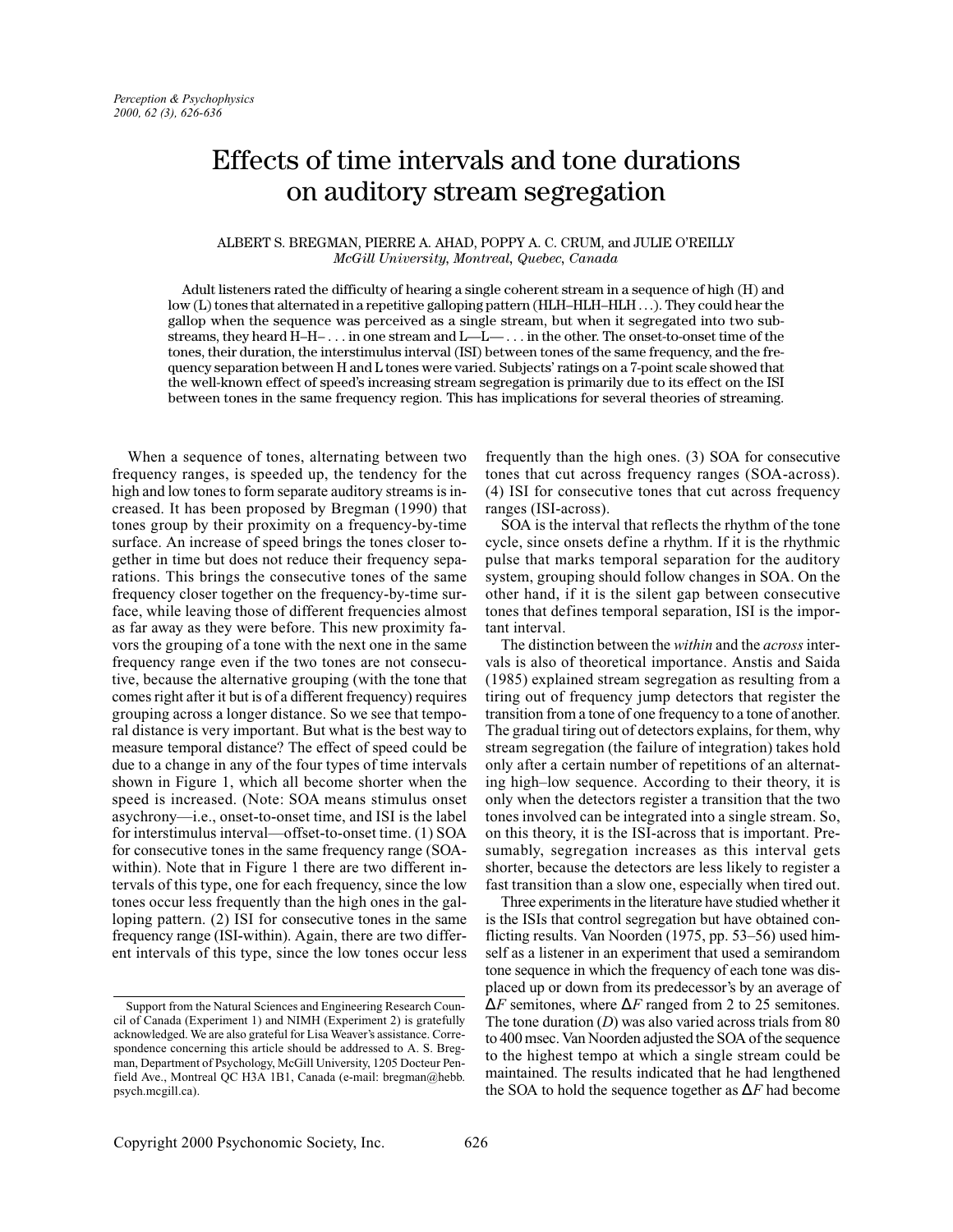

**Figure 1. Two cycles of the galloping pattern, illustrating the four types of time intervals that can be distinguished: SOA-within, ISI-within, SOA-across, and ISI-across. The** *within* **intervals are different for high and low frequencies in a galloping pattern.**

larger. The simplest account of the data was obtained when the time between tones that were contiguous in frequency (analogous to the ISI-within of the present experiment), taken from van Noorden's adjustments, was plotted against  $\Delta F$ . As this time got longer, it seemed to reduce the tendency to form streams. This was reflected in the fact that a larger  $\Delta F$  was required to induce streaming.

Beauvois (1998) alternated a higher and a lower tone at a fixed SOA of 130 msec at various frequency separations, while he varied the *D* of the higher and lower tones independently or together (*global duration*). As in our Experiment 1, which he cited as an unpublished study, his experiment showed that a greater global duration of the tone pair favored stream segregation.

However, results discrepant with those of van Noorden (1975) and of Beauvois (1998) were found in an experiment by Dannenbring and Bregman (1976). This experiment presented listeners with a fixed sequence of tones with frequencies of 2000, 614, 1600, and 400 Hz, always in that order. The ISI between adjacent tones (ISI-across) was varied across trials from 1 to 100 msec. The listeners controlled the duration of the tones (*D*). On each trial, they were asked, starting at a low value of *D*, to increase *D* to a value just at the threshold between one-stream and two-stream percepts, trying it above and below that value if necessary. When the adjusted duration was plotted against the gap duration, it showed a straight line between 25 and 100 msec (4 data points) with a slope of about  $-1$ . This implies that the listeners were compensating for the increasing gaps by shortening the tones by an exactly equal amount, keeping the SOA constant. There was no additional contribution from ISI per se.

Neither the cited findings of van Noorden (1975) nor those of Beauvois (1998) discriminate between ISIwithin and *D* itself as the factor that favors stream segregation. ISI-across is probably not the main factor, because of the findings of Rogers and Bregman (1993), which will be described in the General Discussion section.

The present experiments yielded further evidence concerning the role of ISI in streaming. Owing to the limitations of their apparatus, neither van Noorden (1975) nor Dannenbring and Bregman (1976) could allow tones to overlap in time. For some reason, Beauvois (1998) did not include such overlaps either. In the present experiments, however, we lengthened the tones past the point at which high and low tones overlapped.

## **EXPERIMENT 1**

#### **Method**

**Listeners**. The listeners were 24 adults, 12 men and 12 women, who reported having normal hearing. They were recruited from a university student population and were paid for participating.

**Stimuli**. The stimulus was a repeating pattern of high (H) and low (L) pure tones and empty time slots (–), presented in a galloping pattern (HLH–HLH–HLH– . . .). This pattern was used instead of a simple alternating HLHL . . . pattern because, in the galloping sequence, it is easy for listeners to tell when the sequence segregates: The galloping rhythm disappears. Each tone had 10-msec onset and offset ramps that followed a quarter-sine-wave function. The tones were presented diotically. Each single tone was measured to be 60 dB in intensity (B weighting, flat-plate coupler), but the total intensity was, of course, higher whenever H and L tones overlapped in time.

The onset-to-onset time (SOA) of successive elements in the sequence was always 100 msec for the HL or LH transitions. The SOAwithin for the H tones was always 200 msec. The SOA-within for the L tones was always 400 msec. The onset of each L tone was halfway between the onsets of its bracketing H tones. Although the SOAs were not the same for the H and the L tones, their durations were fixed and could not contribute to the differences across conditions.

The durations of the tones (including their onsets and offset ramps) took the following six values: 40, 60, 80, 100, 120, and 140 msec. Despite the fact that ISI-within intervals were different for the H and the L tones, any increase in tone duration (*D*) reduced both these intervals by the same *number of milliseconds*, although it did not decrease them by the same *proportion*. So we can equally well think of the change in *D* as a change in the ISI-within. Whenever the *D*s were greater than 100 msec, they exceeded the SOAacross, causing the H and the L tones to overlap in time. The frequency separation between the H and the L tones was two, three, or four semitones. The H and L tones were positioned symmetrically (on a semitone scale) above and below 1000 Hz. There were 18 conditions altogether (3 frequency separations  $\times$  6 values of duration).

**Apparatus**. The stimuli were synthesized by using MITSYN signal-processing software (Henke, 1990) at 20,000 samples per second and were low-pass filtered on playback at 8 kHz by a passive Tchebychev filter having a 3-dB cutoff at 8000 Hz and a slope of 142 dB/octave. Testing was controlled by a program written in MAPLE (Achim, Bregman, & Ahad, 1995), controlling a PCcompatible computer equipped with a 16-bit D/A converter. The sounds were presented over Sony MDR-V7 headphones in a singlewall Industrial Acoustics test chamber.

**Procedure**. The listeners were told that they would hear a pattern of H and L tones in a galloping pattern. They were given an explanation, using diagrams, of the difference between hearing this as a single stream containing a galloping pattern  $(HLH-HLH- ...)$  and as two separate streams, each with a simpler pattern,  $(H-H-H-...$ and L—L— . . .). They were to try to hold on to the single-stream interpretation (gallop) as much as possible and were to rate, on a 7 point scale, how easily they could do this  $(1 = \text{very easy}, 7 = \text{very})$ *hard*), to be entered on a keyboard.

To familiarize them with the one- and two-stream percepts, the listeners heard galloping patterns that were clear examples of integration ( $SOA = 140$  msec, two-semitone separation) and segregation ( $SOA = 40$  msec, four-semitone separation). Then they went through a practice run consisting of all the conditions of the exper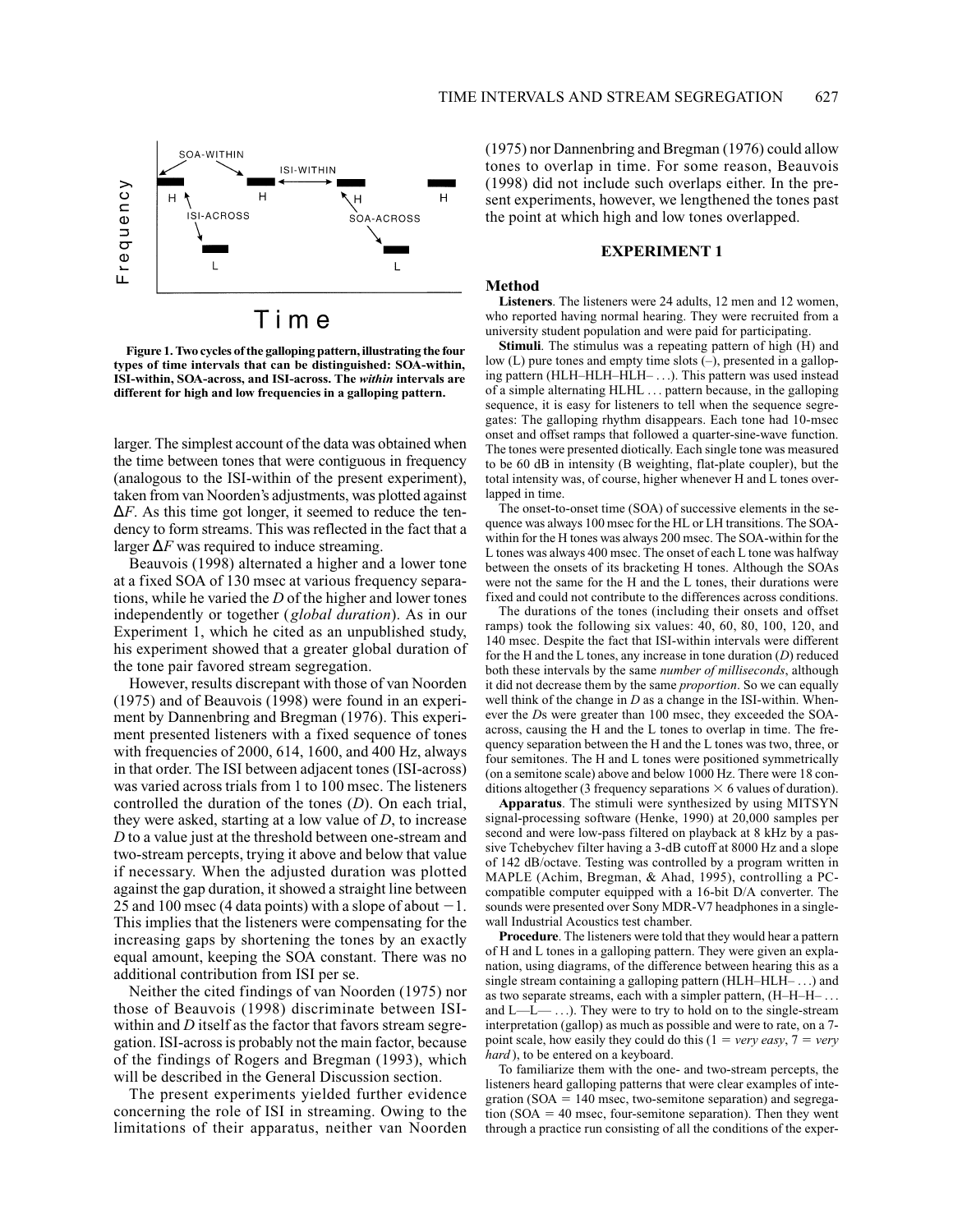iment in a random order. On each trial, the repeating HLH– pattern was presented 12 times in an unbroken sequence lasting for 4.8 sec. The experiment proper consisted of six blocks of randomized trials, in which each of the 18 conditions was presented once.

## **Results**

The mean 1–7 segregation scores are shown in Figure 2 as a function of *D* and H–L frequency separation. The usual effect, in which frequency separation increases the amount of stream segregation, is seen in the separation of the three curves. Each curve shows a monotonic effect of the duration of the tone. Longer tones (which produced shorter ISIs) promoted greater segregation. A two-way repeated measures analysis of variance (ANOVA) showed significant effects of frequency separation  $[F(2,46) =$  $120.4, p < .00001$  and of *D* [*F*(5,115) = 86.7, *p* < .00001]. The interaction of the two variables was also significant  $[F(10,230) = 4.83, p < .00001]$ . This seems to reflect the fact that the effects of *D* were a little smaller at the closest frequency separation. (Bruno Repp, a reviewer, has suggested that the reduced separation of means could have been due to a floor effect.)

Increases in  $D$  in the region above 100 msec continue to cause increases in segregation, despite the fact that, in this region, the tones temporally overlap and ISI-across becomes negative.

## **Discussion**

In the introduction, four time intervals were mentioned as being potentially involved in the well-known effects of speed in promoting stream segregation. Two of



**Figure 2. Experiment 1: Rated difficulty of hearing the gallop**  $(1 = easy, 7 = hard)$  as a function of the tone duration in milli**seconds. The parameter is the frequency separation in semitones. Vertical bars represent ±1** *SE***.**

those were held constant in the present experiment: the SOA between the nearest pair of consecutive tones and the SOA between consecutive tones of the same frequency. However since the SOA was held constant, as tone *D* increased, ISI-within decreased by exactly the same amount. So this experiment, alone, cannot tell whether long *D* or short ISI-within (or both) favors segregation.

Of the experiments reviewed in the introduction, that of Dannenbring and Bregman (1976) is the only one that gave results discrepant with the present ones. In that experiment, there was an unmistakable tendency for listeners to try to hold SOA constant in order to maintain a criterion level of streaming. It may be that, in some circumstances, onsets play a stronger role than we observed in the present experiment. A factor that may have influenced the Dannenbring–Bregman experiment is learned expectations. When a listener is asked to adjust a parameter to find the threshold of streaming, there is a considerable level of ambiguity in the region of the threshold. The situation is made more ambiguous when listeners are allowed to adjust the value of the parameter up and down more than once across the threshold value. Informal observations by the first author, based on many experiments, suggest that listeners, when starting from the two-stream extreme, will hold on to the two-stream percept considerably past the threshold that they would have chosen had they been approaching the threshold from the other direction. This is a case of hysteresis of interpretations, or *set*, as the Gestalt psychologists would have labeled it. Facing such ambiguity, the listeners in the Dannenbring and Bregman experiment may simply have focused on the salient rhythm defined by the onsets and tried to achieve the value of tempo (SOA) that, on average, seemed to be present at the boundary between one and two streams.

Another possibility, of course, is that SOA has a real effect in addition to the tone duration effect observed in the present experiment. Recall that the present experiment yielded the strong ISI effect (or equivalently, the tone duration effect) by holding SOA constant. So the experiment neither supported nor ruled out an effect of SOA per se. To deal with this issue, Experiment 2 varied SOA and tone *D* orthogonally.

SOA-within is equal to the sum of *D* and ISI-within. Therefore, in Experiment 1, since SOA-within was held constant, ISI-within and *D* were perfectly (negatively) correlated. But how do we know that intertone silence and *D* do not have *separate* effects or that tone duration itself was not the causal factor? This issue was addressed in Experiment 2.

#### **EXPERIMENT 2**

SOA-within, ISI-within, and *D* cannot vary independently. Fixing the values of any two of these determines the third. For this reason, in Experiment 2, we ran vari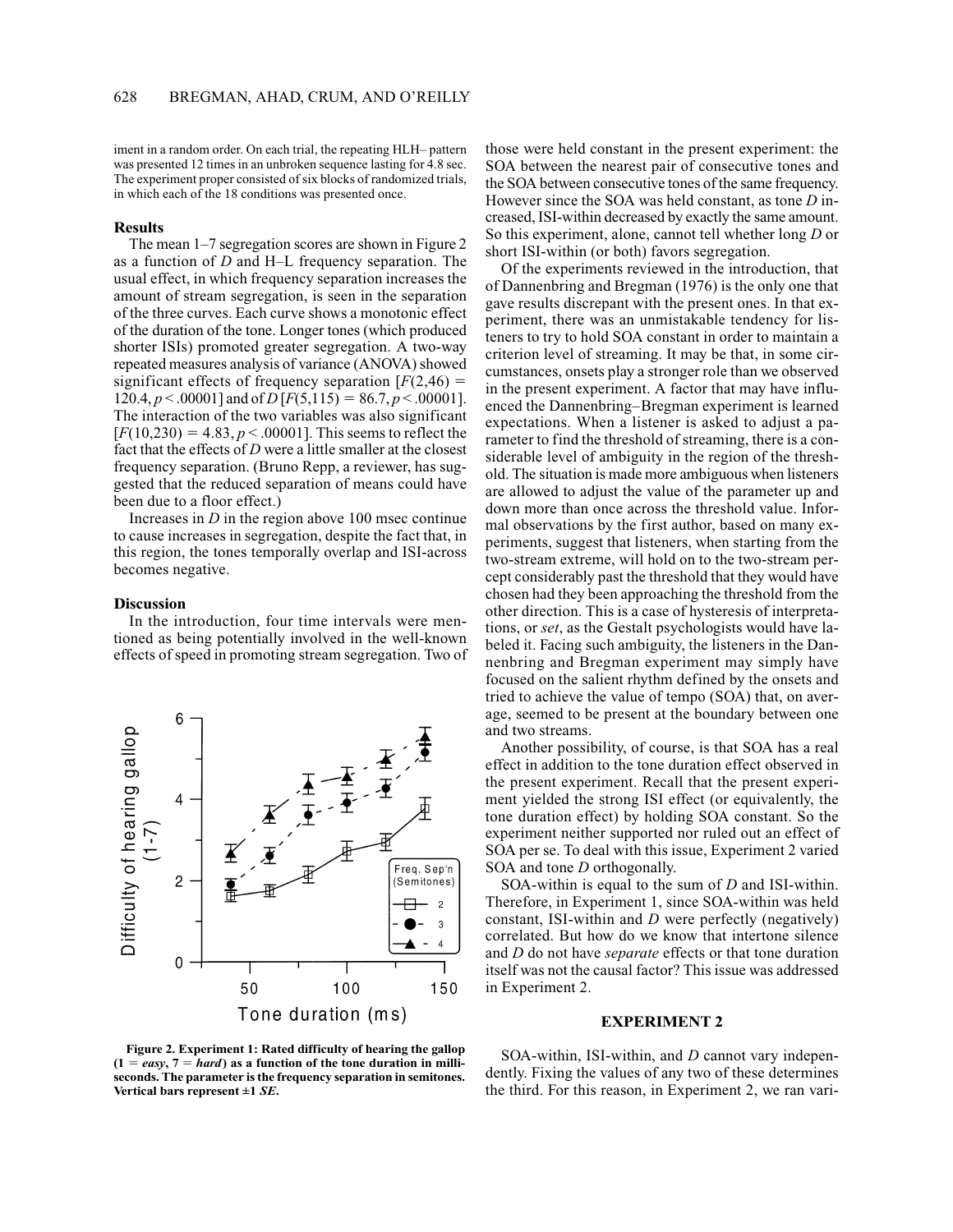ous combinations of conditions that allowed us to analyze the results according to *two designs* each with three orthogonal independent variables: (1) frequency  $\times$  ISIwithin  $\times$  *D*, with SOA-within (onset-to-onset time) constrained by the values of the other variables; and (2) frequency  $\times$  ISI-within  $\times$  SOA-within (onset-to-onset time), with *D* constrained by the values of the other variables.

Because there are, potentially, three underlying causal factors that could affect the perception of a stimulus pattern that has only two degrees of freedom (i.e., any two of *D*, ISI-within, and SOA determines the third), the experiment cannot test one underlying factor at a time. The best we can do is to find the minimum set of assumptions that can make sense of the results of both Analyses 1 and 2, below.

#### **Method**

**Listeners**. As in Experiment 1, there were 24 adult listeners, 12 men and 12 women, recruited from a university student population and paid for participating.

**Stimuli**. The stimuli were generated as in Experiment 1 and consisted of the same galloping pattern. Individual tones were presented at 70 dBA. Tables 1 and 2 define the conditions (ISI-within, *D*, and SOA-within) that allowed the two analyses described above to be carried out. Frequency separation is not shown in the tables, but the two values used were three and five semitones.

Given that the within-stream ISI-within and SOA-within are different for the high and the low tones (since there are half as many L tones as H ones), these measures will henceforth always be specified *for the H tones only*. The values for the L tones can be calculated from these, when desired. When the ISI abbreviation is used, it will refer to the ISI-within of the H tones, except when otherwise indicated. Similarly, the SOA abbreviation will refer to the SOAwithin of the H tones.

Table 1 shows the experimental conditions for Analysis 1, in which ISI and *D* were varied orthogonally, with SOA (shown in the cells) constrained by the values of the other variables, as required.

**Table 1 Experimental Conditions for Analysis 1: ISI-Within for the High Stream Tone Duration, Showing SOA-Within Intervals**

|               | ISI-Within |     |     |     |
|---------------|------------|-----|-----|-----|
| Tone Duration | 75         | 100 | 125 | 150 |
| 75            | 150        | 175 | 200 | 225 |
| 100           | 175        | 200 | 225 | 250 |
| 125           | 200        | 225 | 250 | 275 |
| 150           | 225        | 250 | 275 | 300 |

Note—Tone duration (in milliseconds) was the same for both high and low tones. All values are in milliseconds.

| <b>Table 2</b>                                                      |
|---------------------------------------------------------------------|
| <b>Experimental Conditions for Analysis 2:</b>                      |
| <b>ISI-Within for the High Tones <math>\times</math> SOA-Within</b> |
| Intervals for the High Tones, Showing Tone Duration                 |

|            |     | ISI-Within |     |
|------------|-----|------------|-----|
| SOA-Within | 75  | 100        | 125 |
| 175        | 100 | 75         | 50  |
| 200        | 125 | 100        | 75  |
| 225        | 150 | 125        | 100 |
| 250        | 175 | 150        | 125 |

Note—Tone duration was the same for both high and low tones in the cells. All values are in milliseconds.

Table 2 shows the conditions for Analysis 2, with ISI and SOA varied orthogonally and *D* (shown in the cells) varying as required. When the same condition occurred in both designs, it was not tested twice as often as those present in only one design. Rather, the result for that condition was used in both analyses. In all, there were 36 different conditions. A block of trials consisted of one random ordering of these 36 conditions. Each listener received six such blocks.

In Analysis 1 (ISI  $\times$  *D*), the values of ISI were 75, 100, 125, and 150 msec. The values for *D* were 75, 100, 125, and 150 msec. Frequency separations between H and L tones were three or five semitones.

In Analysis 2, (ISI  $\times$  SOA), the values of ISI were 75, 100, and 125 msec. The values for SOA were 175, 200, 225, and 250 msec. Frequency separations between H and L tones were three or five semitones.

**Procedure**. As in Experiment 1, the listeners were taught the difference between hearing a single coherent stream and hearing two separate streams. They were to try to maintain the single-stream percept and, at the end of each trial, to judge how difficult it was to do so on a 7-point scale, as in Experiment 1. They then received a practice session consisting of all 36 conditions. The experiment proper was carried out in two sessions, each consisting of three blocks of 36 trials. Each trial consisted of a 7-sec presentation of the galloping sequence. Because the total trial *D* was fixed, there were fewer repetitions of the slower sequences.

#### **Results and Discussion**

Two three-way repeated measures ANOVAs were carried out, one for each design, utilizing the data from the set of conditions appropriate for that design. It is evident that the two designs are not independent but are simply different ways of looking at the data. We were particularly interested in the proportion of the systematic (nonerror) effect of all variables that would be accounted for by ISI.

Figures 3 and 4 show the results for Analysis 1 for frequency separations of three and five semitones, respectively. The mean rated difficulty of holding the gallop together is plotted as a function of ISI (i.e., ISI-within for the H tones). High values represent segregation. The parameter is the duration of the tones in milliseconds. In Figure 5, a pie chart shows, for each independent variable, the quantity  $SS_E / SS_{TE} \times 100$ , where  $SS_E$  is the sum of squares for a given effect and  $SS_{TE}$  is the total sum of squares for all systematic effects (ignoring noise). Since the sums of squares are additive, the percentage of the total gives an index of the relative effect size; it is like  $\eta^2$ , a common measure of effect size, except that it ignores error sums of squares. The main results were the following.

1. *Frequency separation*. A comparison of Figures 3 and 4 shows that an increase in frequency separation of the H and the L tones strengthened the segregation [mean of 2.9 and 4.6 for the three- and five-semitone separations, respectively;  $F(1,23) = 92.2, p < .00001$ . Figure 5 shows that the frequency separation accounted for a major proportion of the observed effects, as is typical in stream segregation experiments.

*2. ISI*. There was a strong effect of ISI, seen in both Figures 3 and 4. As it got larger (longer intervals between H tones), segregation became weaker  $[F(3,69) = 83.1]$ , *p* < .00001]. ISI accounted for almost as large a proportion of observed effects as did frequency separation.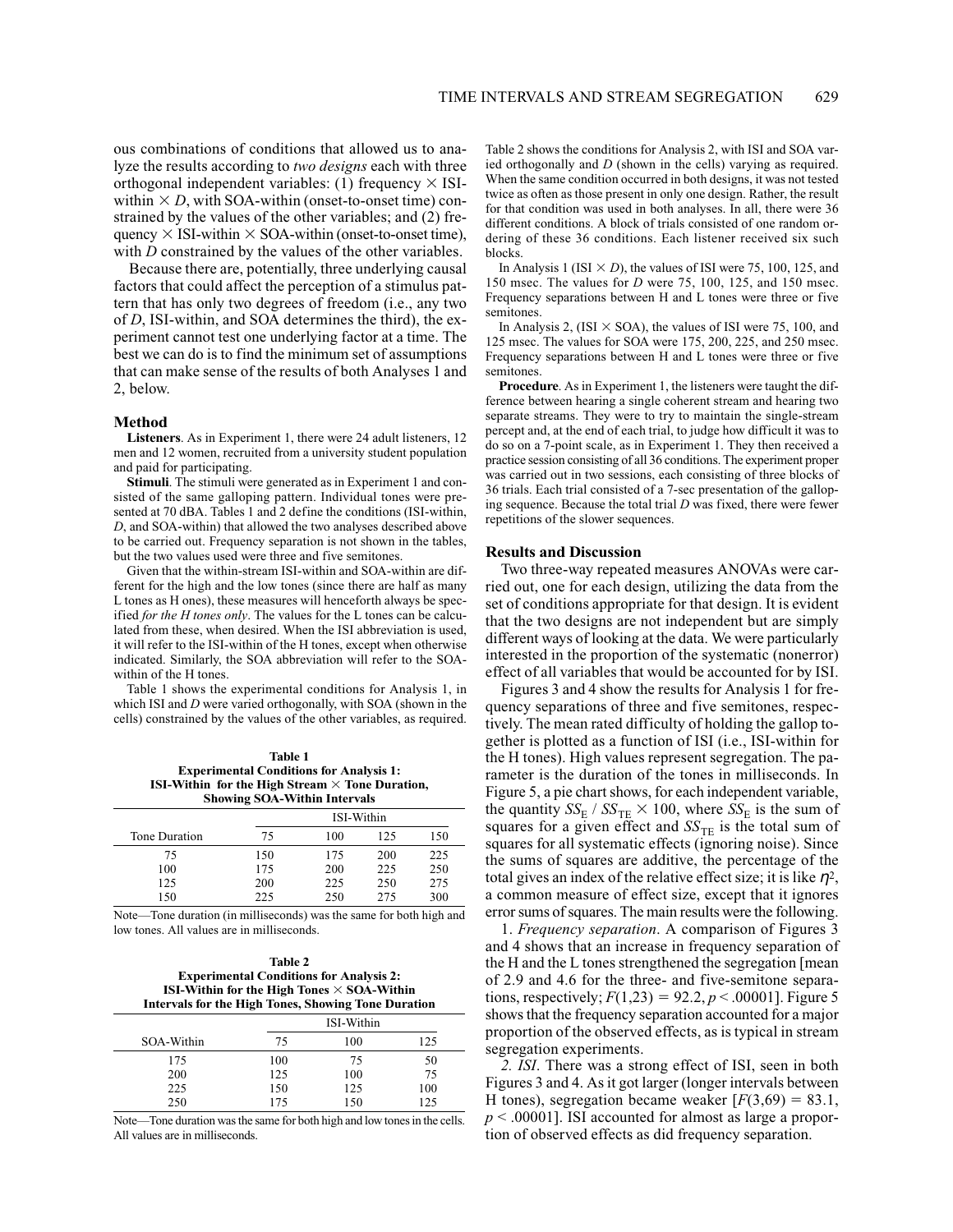

**Figure 3. Experiment 2, Analysis 1: Mean difficulty of hearing the gallop (1** *easy***, 7** *hard***), as a function of ISI-within in milliseconds at a** *three-semitone separation* **of high and low tones. The parameter is the duration of the tones in milliseconds. Circles completely surround data points for which the high and the low tones overlapped temporally. Vertical bars represent ±1** *SE***.**

*3. Duration*. As *D* got shorter, there was a tendency for segregation to become stronger. Although it was weak and inconsistent, accounting for only 2% of the systematic effects, the effect was statistically significant  $[F(3,69) = 4.1, p < 01].$ 

4. Duration  $\times$  ISI. There was a significant interaction of *D* and ISI  $[F(9,207) = 6.2, p < .00001]$ . The effects of ISI became stronger as *D* increased—that is, as the sum of ISI and *D* became larger. Since SOA is the sum of ISI and *D*, this interaction suggested that SOA itself might have been having an effect. However, this interaction accounted for only 2% of the systematic effects, as is shown in Figure 5.

*5. Frequency separation*  $\times$  *D*. There was also a significant interaction between the frequency separation and *D*, so that a more pronounced effect of ISI was found at the higher frequency separation  $[F(3,69) = 3.2, p \le$ .03]. Although significant, it accounted for less than 1% of the systematic effects. It may have resulted from a floor effect, since the results for the longer ISIs at the threesemitone separation were near the bottom of the scale.

*6. Temporal overlap*. The circles in Figures 3 and 4 surround those data points for which the H and the L tones were temporally overlapped. These overlaps occurred for the 175-, 200-, and 225-msec durations at the shortest ISI (75 msec), for the 225- and 250-msec durations at the next longer ISI (100 msec), and for the 150 msec duration for the next ISI (125 msec). It is important to note that the segregation value for a data point for which this overlap occurred was always greater (harder to hear the gallop) than for the point to the right of it on the same curve and less than the point to the left of it (when there was one). That is, the trend for segregation to be greater with shorter ISIs continued through the point at which the short ISI caused the H and the L tones to overlap temporally.

Since ISI and *D* add up to SOA, if it was SOA rather than *D* that was important, then at any fixed value of ISI,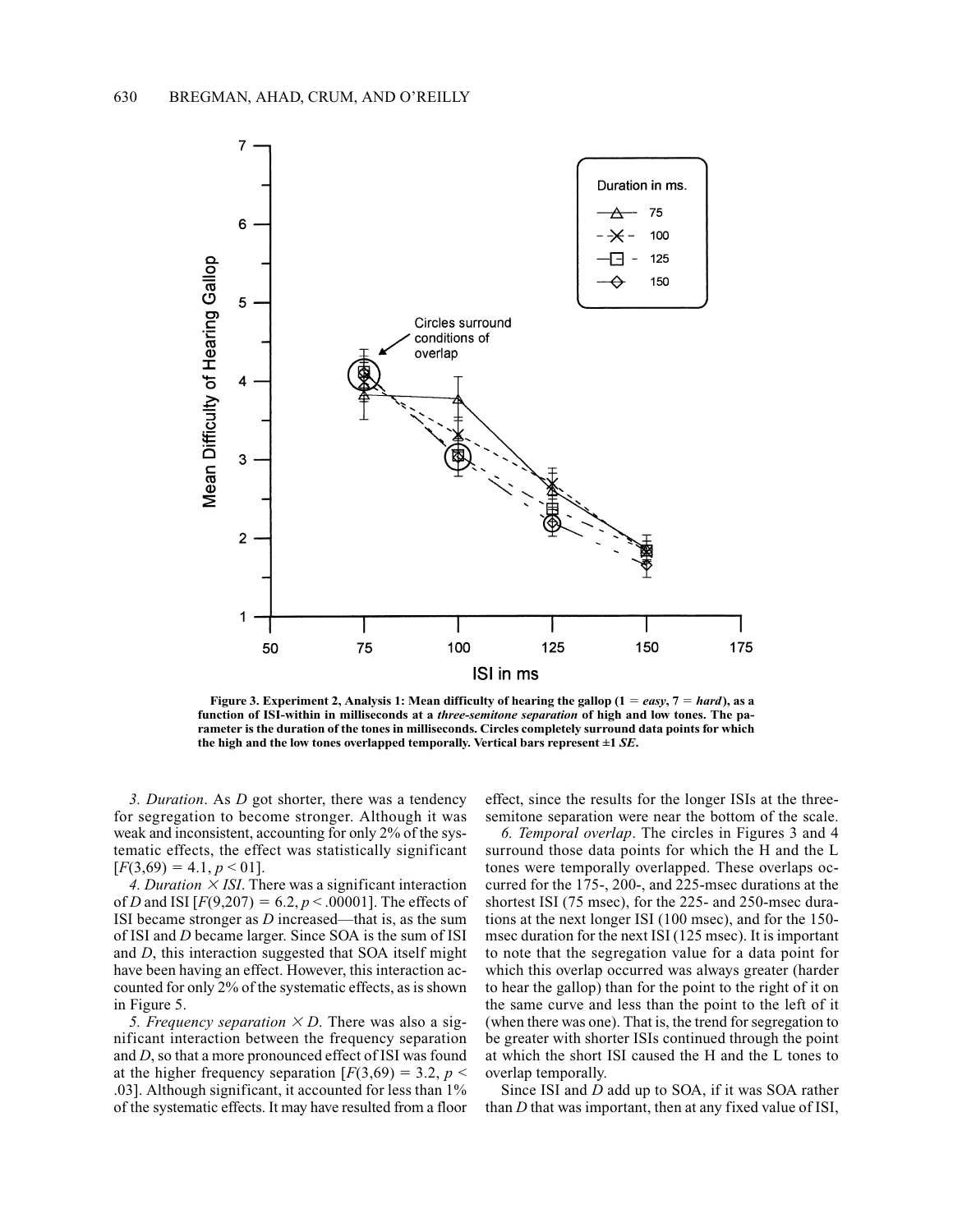

**Figure 4. Experiment 2, Analysis 1: Mean difficulty of hearing the gallop (1** *easy***, 7** *hard***), as a function of ISI-within in milliseconds at** *five-semitone separation* **of high and low tones. The parameter is the duration of the tones in milliseconds. Circles completely surround data points for which the high and the low tones overlapped temporally. Vertical bars represent ±1** *SE***.**

an increase in SOA would look as if *D* was influencing segregation. However, there was only a very small effect attributed to *D*. If there was an effect of SOA, it must also have been very small.

Figure 6 shows the results for Analysis 2 for the threesemitone separation of H and L tones. The mean rated difficulty of holding the gallop together is plotted as a function of ISI (i.e., ISI-within for the H tones). The parameter in this analysis is SOA in milliseconds. Figure 7 shows the plot for the five-semitone separation. Figure 8 shows a pie chart display of the proportion of the total of all the systematic effects that is accounted for by each of the independent variables. The main effects were the following:

1. *Frequency separation*. A comparison of Figures 6 and 7 shows again that an increase in frequency separation of the H and the L tones strengthened the segregation [mean rating of 3.3 and 5.0 for the three- and five-semitone separations, respectively;  $F(1,23) = 100.7$ ,  $p < .00001$ ]. Figure 8 shows that the frequency separation accounted

for an even greater proportion of the systematic effects than it did in Analysis 1. This is at least partly due to the fact that the ISI effect was somewhat weaker than in Analysis 1 (since the proportion of the effects of all the variables accounted for by one variable depends on the relative strength of the others). The reduction in the ISI effect was caused, at least in part, by the fact that it had a smaller range of values than it did in Analysis 1 (compare Tables 1 and 2). The range was restricted by the constraint that  $D = SOA - ISI$ . If ISI had been allowed to become too large, *D* would have become shorter than 50 msec, our shortest permitted *D*.

2. *ISI*. The effect of ISI, although not as strong as in Analysis 1, was still reliable, as is shown in Figure 5. As the ISI got longer (greater intervals between H tones), segregation became weaker  $[F(2,46) = 42.1, p < .00001]$ . Figure 6 shows that it accounted for 25% of the systematic effects.

3. *SOA*. There seemed to be a trend for smaller values of SOA to lead to more segregation, but this was not sig-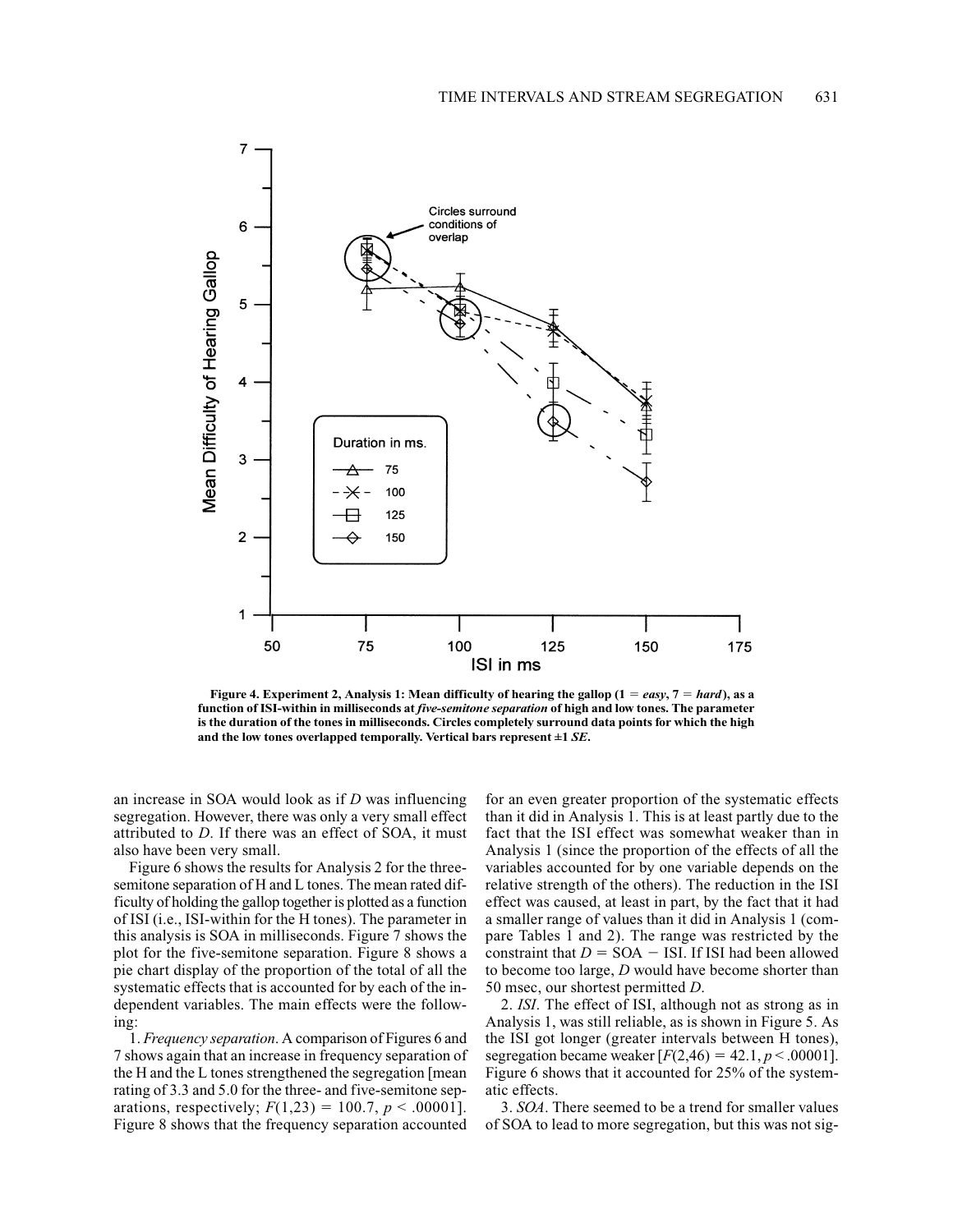

**Figure 5. Experiment 2, Analysis 1: Proportions of the total systematic effect of all variables accounted for by frequency separation. ISI-within, duration (***D***), and interactions. ISI and** *D* **varied orthogonally.**

nificant at the .05 level  $(.05 \le p \le .10)$ . It accounted for 3% of the systematic effects.

4. *Frequency separation*  $\times$  *ISI*. There was a significant interaction between frequency separation and ISI  $[F(2,46) = 3.4, p < .05]$ , but it accounted for only about 0.5% of the systematic effects and is not shown separately in the pie chart of Figure 8. The facilitation of segregation by shorter SOAs may have been a bit stronger at the three-semitone separation.

5. *SOA*  $\times$  *ISI*. The interaction of SOA with ISI accounted for only 2% of the systematic effect of all the variables, but it was significant  $[F(6,138) = 2.7, p < .02]$ . There may be a slightly more consistent effect of SOA at an ISI of 100 msec.

6. *Temporal overlap*. Again, the data points at which the H and the L tones were temporally overlapped do not seem to deviate from the general trends observed in Figures 6 and 7.

The results of Analysis 2 confirm the results of Analysis 1 in showing a strong effect of ISI. Although we speculated that the *D* effect in Analysis 1 could have been an indirect effect of SOA, we find in Analysis 2, where SOA is varied orthogonally with ISI, that SOA has a weak effect, accounting for only 3% of the systematic effect of all the variables. Indeed, in this analysis, the SOA effect could be an indirect effect of *D*. Since  $SOA = ISI + D$ , when ISI is fixed, SOA can only increase through an increase in *D*. That is, they are positively correlated. If we think of *D*/SOA as a single variable that was varied orthogonally with ISI, in neither analysis did it account for

more than 3% of the systematic effect of all the variables, whereas ISI accounted for from 25% to 47% (most of the remainder being accounted for by frequency separation). It is meaningless to make exact comparisons of the effects of ISI and frequency separation on segregation, since we cannot equate them on the range over which they varied in the experiment (how much frequency separation is equal to how much temporal separation a priori?).

# **GENERAL DISCUSSION**

The results support the view that the effects of ISI are direct, rather than being an indirect effect of its consequences for *D* or SOA in a particular experimental design. If the latter two variables have an effect, it seems to be small. We can address a number of theories, using our data.

The first is the idea proposed by Anstis and Saida (1985) that rapid alternation of frequencies serves to habituate frequency transition detectors. Only when all the frequency transitions are registered by such detectors can the sequence be integrated as a single perceptual stream. This theory makes ISI-across the important measure of rate.

This theory, however, fails to explain the results of the experiments of Rogers and Bregman (1993), which studied the accumulation of the streaming tendency. They examined how the early part of a sequence of tones induced a streaming tendency in the later part. They found that, even if the earlier part had only high-frequency tones (i.e., no frequency jumps at all), it was able to induce a streaming tendency in the later part (which did contain frequency jumps between H and L tones), as compared with control stimuli, which had unrelated sounds or only silence in the earlier part. Hence, the cumulative property of the streaming tendency does not depend—or does not depend exclusively—on the tiring of jump detectors. Therefore the ISI-across time interval is not a crucial one.

With regard to the present data, if ISI-across were the important interval, we would expect to find some change in the trend of the results at the point where ISI-across became negative. Consider, for example, what might happen if frequency jump detectors were responsible for sequential integration. One can imagine three ways in which they could work. (1) If such detectors respond to the tone whose onset follows the *offset* of a given tone, A, they might miss a tone, B, whose onset precedes the offset of A, or they will have to consult a memory of recent events to detect the onset of B. It is hard to imagine how such a mechanism could work at all if sounds were overlapped in time by more than a few milliseconds, as they often are in natural environments. (2) On the other hand, if the detectors are sensitive *only to onsets* and not to the steady states of the tones, the time interval *D* (or ISI) should have *no* effect. Only SOA should matter. The present results do not support this view. (3) A third possibility is that the frequency transition detectors, rather than waiting until the end of tone *n*, will switch to tone  $n + 1$  as soon as they detect its onset. This would mean that any addi-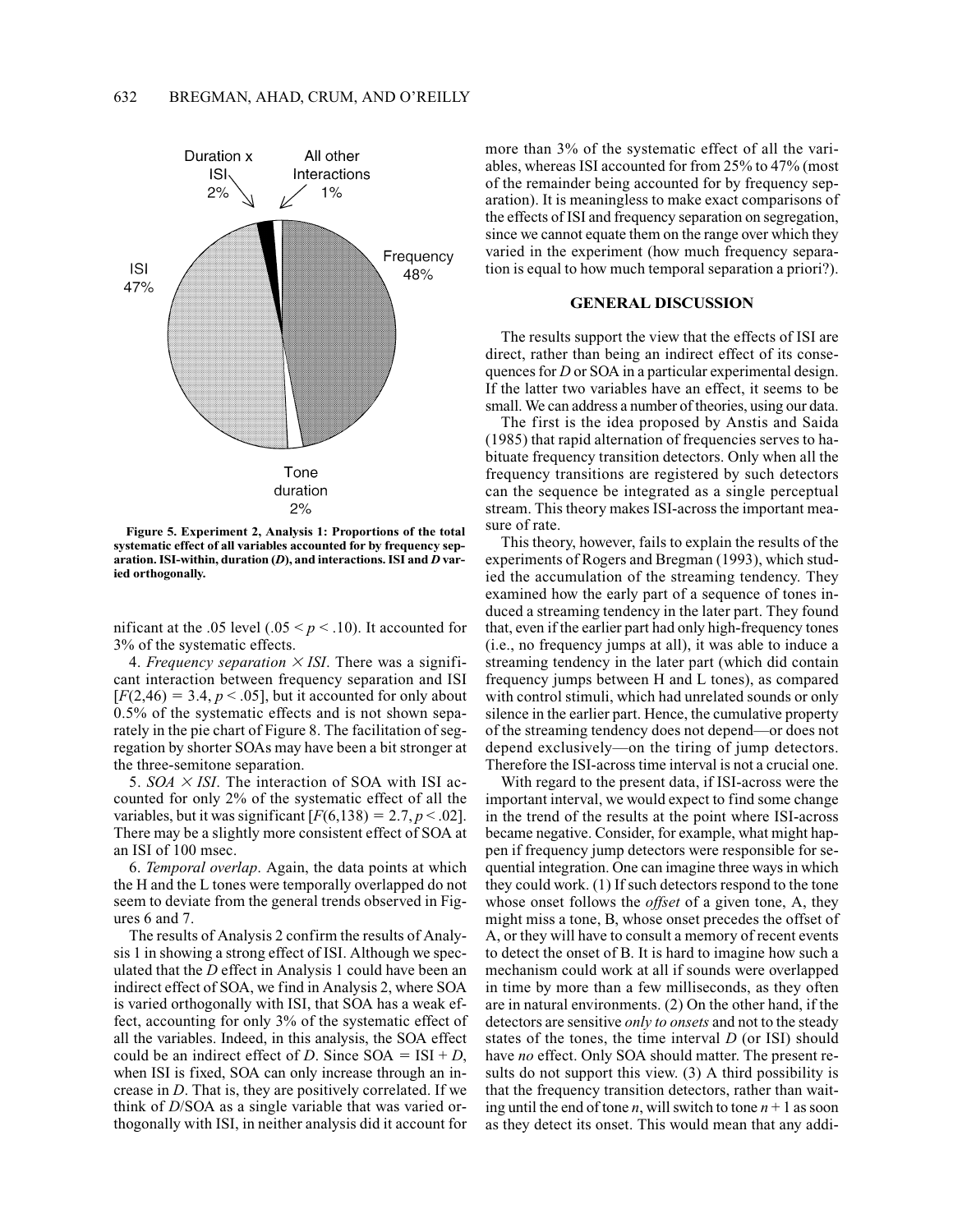

**Figure 6. Experiment 2, Analysis 2: Mean difficulty of hearing the gallop**  $(1 = easy, 7 = hard)$ **, as a function of ISI-within (for the high tones) in milliseconds at a** *three-semitone separation* **of H and L tones. The parameter is the SOA-within in milliseconds (for the high tones). Circles completely surround data points for which the high and the low tones overlapped temporally. Vertical bars represent ±1** *SE***.**

tional duration of tone *n*, past the onset of tone  $n + 1$ , will have no further effect on streaming. However, decreases in ISI past the point of overlap did increase segregation in the present experiment. Therefore, all three of the proposed modes of operation for frequency transition detectors are incompatible with our data.

Van Noorden (1975) proposed a similar theory of stream segregation, although he phrased it in terms of a band-pass filter. His notion was that the auditory system is equipped with a filter that can be tuned to different frequencies. When a sequence of alternating H and L tones is received, only if these tones are all able to pass through this filter in succession will a single integrated stream be heard. He assumed that the band-pass filter will change its center frequency to "catch" the incoming tones. In order to account for the well-known fact that both the frequency difference between H and L tones and their rate of presentation favor stream segregation, he assumed that the filter can only change its center frequency at a certain

maximum rate. We have two possibilities for the mode of operation of this filter mechanism. (1) The filter might switch whenever there was an *onset* at some frequency other than the one it was tracking. If this were true, the persistence of tone *n* past the onset of tone *n* + 1 would have no effect on segregation. However, the present data tell us that it does have an effect. (2) The filter could change its tuned frequency only at the *offset* of the tone it was currently tracking. If tones were overlapped in time, this would make it harder to catch the following tone, or at least all of it. Therefore, overlap should increase the amount of streaming (as it does). So the latter mode of operation would explain the present data. However, using the maximum slew rate (rate of change of tuned frequency) of a filter to explain stream segregation does not explain the role of competition of frequency proximities on stream segregation. Competition of frequency proximities can be illustrated in a situation containing four tones (A, B, C, and D) in a rapid cycle (Bregman,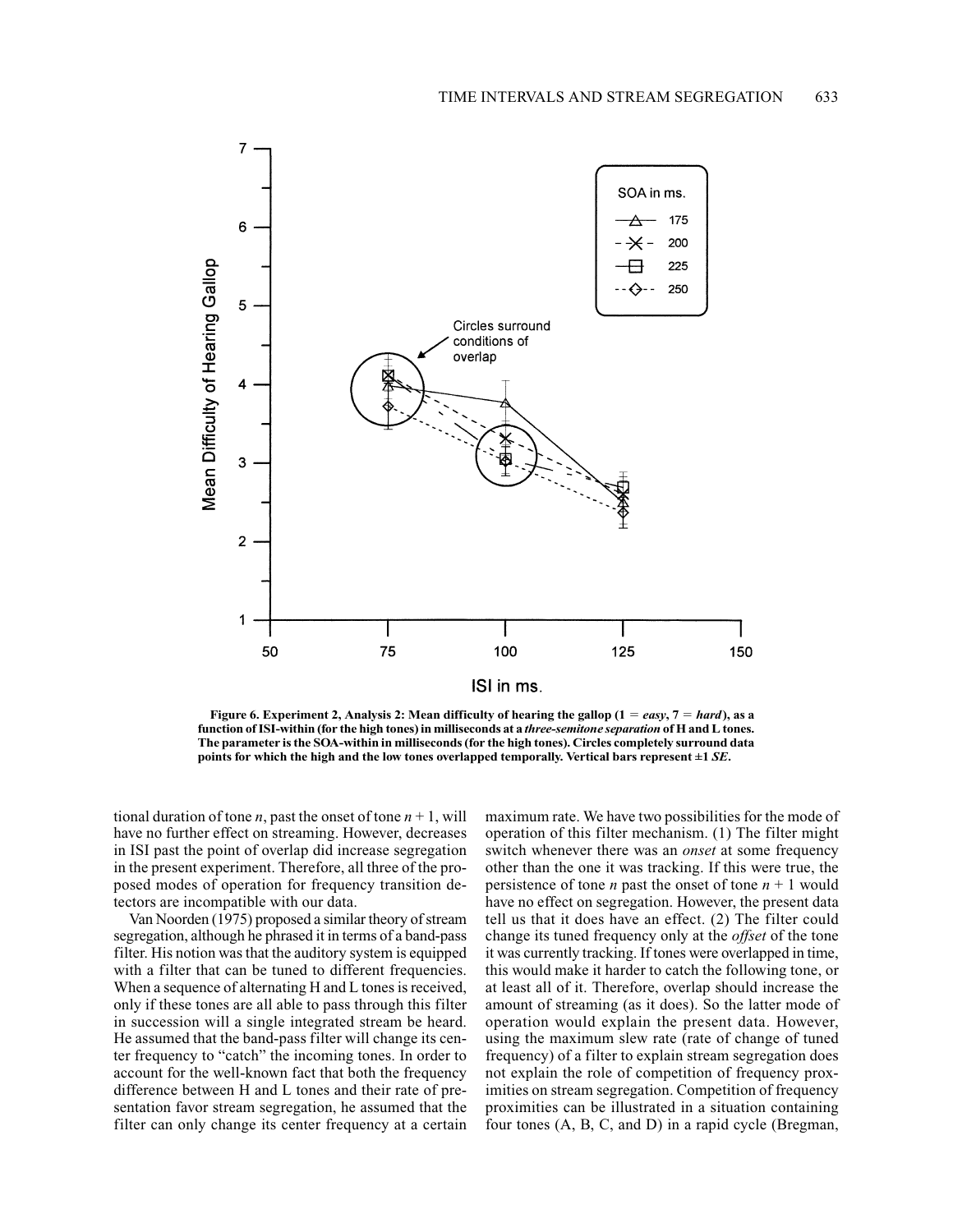

**Figure 7. Experiment 2, Analysis 2: Mean difficulty of hearing the gallop**  $(1 = easy, 7 = hard)$ **, as a function of ISI-within (for the high tones) in milliseconds at a** *five-semitone separation* **of high and low tones. The parameter is the SOA-within in milliseconds (for the high tones). Circles completely surround data points at which the high and the low tones overlapped temporally. Vertical bars represent ±1** *SE***.**

1978a). Suppose that A and B are in a higher frequency range and C and D in a lower range. Let us set the frequency ratio  $(R)$  between A and B to be the same as the ratio between C and D (also *R*). We can set *R* to a small enough value that A groups with B to form a highfrequency stream and C groups with D to form a lowfrequency stream. Let us examine the high-frequency stream. Under the filter theory described above, the fact that A and B have formed a stream means that the filter has managed to change its tuned frequency fast enough to first allow A to pass and then B. Similarly, a lower frequency filter must have passed both C and D. Now, without changing *R*, let us transpose the C and D tones upward in frequency so that C is very close to A in frequency and D close to B. We find that a new perceptual grouping takes place. A and C now form one stream, and B and D a second stream. This cannot be explained by a rate-ofchange limit on the filter that passes A. We did not change

the frequencies of A and B or their temporal separation; so the same filter should again pass both A and B. How could A and B end up in different streams? The filter explanation has no answer for this. A Gestalt explanation would be that groupings are determined, at least in part, by *relative* proximities in the frequency-by-time space. Tone A will group with the nearest tone(s). A particular tone having a fixed distance from it is not always among the nearest.

Furthermore, a theory that explains the streaming phenomenon by appealing to limits on the slew rate of a filter cannot explain why segregation increases with more repetitions of a sequence of alternating H and L tones (Bregman, 1978b).

Beauvois (1998) offered a computer model to explain stream segregation. It is too complex to be described here. Suffice it to say that, in this model, the effects of tone lengthening (as in our Experiment 1 and in Beauvois's own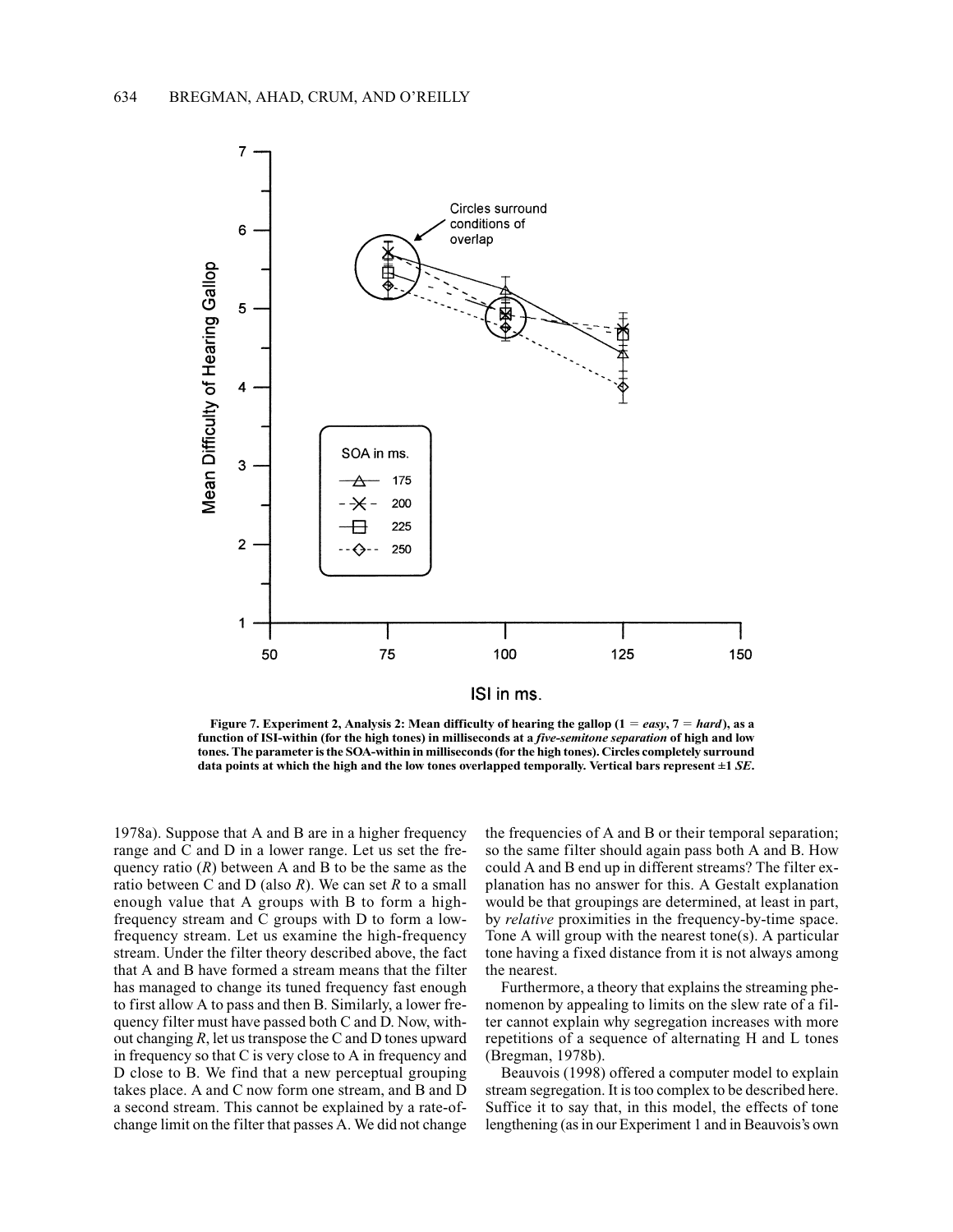

**Figure 8. Experiment 2, Analysis 2: Proportions of the total systematic effect of all the variables accounted for by frequency separation, ISI-within, SOA, and interactions. ISI and SOA varied orthogonally.**

experiment) are not seen as the result of changes in ISIwithin, but as the direct result of a process that increased its strength as the tones became longer. So the model unambiguously attributes the temporal effects to the duration of the tones. However, the data of the present Experiment 2 suggest that it is the shortening of ISI-within, not the lengthening of the tones per se, that promotes stream segregation. Therefore, the present results are not explainable by his model. While Beauvois *did* draw the conclusion that it was ISI-within, rather than *D*, that was actually responsible for the "speed effect," he failed to note that this was incompatible with the computational model he offered as an explanation of the data. Furthermore, his experiment could not experimentally distinguish the effects of *D* from those of ISI-within, since he kept SOA constant and varied only *D*, as in our Experiment 1. Nonetheless, one important finding of Beauvois's study is unaffected by the present conclusions. Replicating a finding by Hartmann and Johnson (1991), Beauvois found that as the *difference* in tone durations of H and L tones increased, segregation did likewise. Apparently, the property of *duration* is a feature of a tone that affects its similarity or contrast with other tones. However, we have found that *D* has little effect on grouping when *all* the tones in the sequence are made longer or shorter, given a fixed ISI.

Our proposal for a more plausible stream segregation mechanism is this. Activity in a neural circuit that has just registered a frequency gradually dies out. Only if stimulation from a subsequently arriving tone, similar in frequency to the earlier one, is registered before the activity dies out do the two tones develop a link between them—a link whose strength is inversely proportional to

the elapsed time and the frequency separation. Links between all the frequency components detected in a certainsized temporal window (say, on the order of a second) then enter into a competition that determines the set of streams that will be perceived. In other words, links are set up between tones that are close together in frequency and in time (where *close together in time* refers to ISI), and competition of these proximities determines the perceptual grouping (cf. Bregman, 1978a).

In order to accommodate the findings of Bregman (1978b) on the cumulative effects of repetition on segregation, we would also have to assume that the presence of recent repeated exposures to a narrow range of frequencies changes the link-assigning process. We can imagine two possible ways this could happen: (1) Repetition could increase the strength of the links assigned in that frequency range, and the termination of exposures could lower this strength, or (2) receiving a series of sounds having a narrow range of frequencies could *increase the weight* assigned to frequency separation (relative to temporal separation) in weakening the strength of the links, and the termination of exposures might restore the default weighting of frequency separation relative to temporal separation. Either of these versions could account for the gradual build-up of bias favoring a two-stream interpretation as an unbroken sequence gets longer and the subsequent dissipation of the two-stream interpretation during a silence. According to either version of this explanation, ISI-within is the important time interval, because this is the interval during which the link assignment process returns gradually to its unbiased form.

We have framed this argument in terms of frequency, but we intend it to apply to such variables as spatial location and timbre as well.

There are phenomena other than the segregation of alternating H and L tones that also suggest that it is ISIwithin that is the important interval. The first of these is the sequential capturing of a part of a complex sound so that the part is heard as a separate sound. Suppose we play a repeating cycle in which a sound, A, alternates with a simultaneous pair of sounds, B and C, and in which A and B are identical sounds. The shorter the silent interval between A and B (the ISI), the better A is able to capture B into a sequential stream  $(A-B-A-B-...)$ , leaving behind the repetitions of the C sound  $(C-C-...)$  as a residual sound in a different stream. Rappold, Mendoza, and Collins (1993) found this with narrow-band noise bursts serving as A, B, and C, but we have informally observed the same effect in our laboratory, using tones. If we assume that the sequential grouping between tones in the same frequency range results from the same underlying mechanism in this phenomenon and in the streaming phenomenon, this argues that it is the ISI-within that is the relevant timing variable in the streaming phenomenon.

Another phenomenon that displays a similar ISI effect is apparent continuity. An example of this can be created by alternating a soft pure tone with a much louder noise burst, leaving no gaps between them. Under some con-